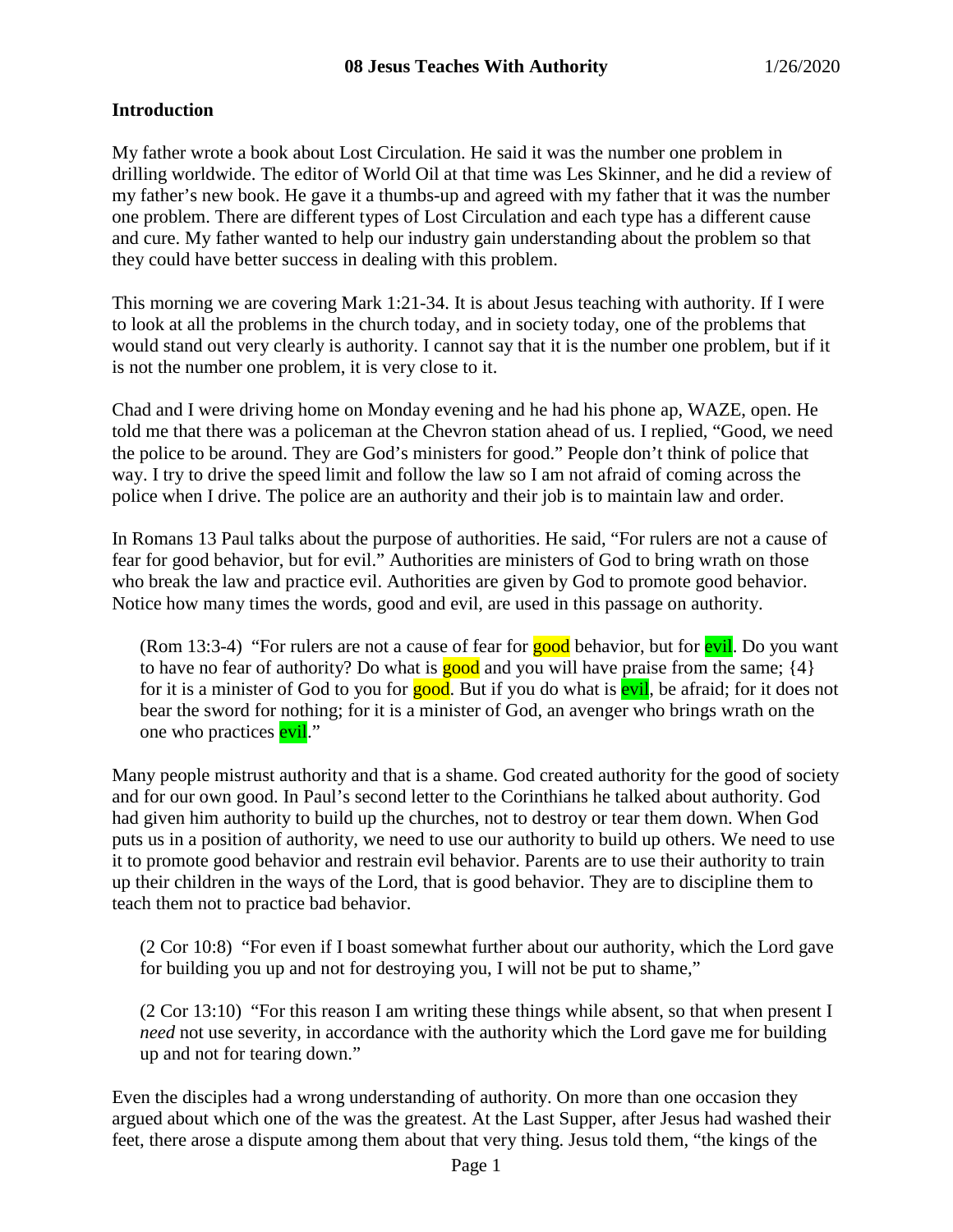Gentiles lord it over them; and those who have authority over them are called 'Benefactors.' But it is not this way with you, but the one who is the greatest among you must become like the youngest, and the leader like the servant." After three years with Jesus, they were still struggling with the understanding of authority. God wants authorities to be servants, and that was who Jesus was. He was a Servant Leader who did not lord over people, but served them and gave His life as a ransom for them.

(Luke 22:24-26) "And there arose also a dispute among them *as to* which one of them was regarded to be greatest. {25} And He said to them, "The kings of the Gentiles lord it over them; and those who have authority over them are called 'Benefactors.' {26} "But *it is* not this way with you, but the one who is the greatest among you must become like the youngest, and the leader like the servant."

Peter apparently got the message because in the fifth chapter of his first letter he exhorted the pastors of churches not to lord over their flocks, but to lead by example. There are many pastors as well as congregants that have struggled with authority. We need more understanding about authority. This morning, I want to give an understanding of authority so that we will be a church operating under the authority of God. We will look at Jesus' source of authority. Second, we will look at His teaching with authority. Third, we will look at His demonstration of His authority.

(1 Pet 5:2-3) "shepherd the flock of God among you, exercising oversight not under compulsion, but voluntarily, according to *the will of* God; and not for sordid gain, but with eagerness; {3} nor yet as lording it over those allotted to your charge, but proving to be examples to the flock."

## **Jesus Teaches With Authority (Mark 1:21-34)**

- 1. Jesus' Source of Authority
- 2. Jesus' Teaching With Authority
- 3. Jesus' Demonstration of Authority

(Mark 1:21-34) "They went into Capernaum; and immediately on the Sabbath He entered the synagogue and *began* to teach. {22} They were amazed at His teaching; for He was teaching them as *one* having authority, and not as the scribes. {23} Just then there was a man in their synagogue with an unclean spirit; and he cried out, {24} saying, "What business do we have with each other, Jesus of Nazareth? Have You come to destroy us? I know who You are—the Holy One of God!" {25} And Jesus rebuked him, saying, "Be quiet, and come out of him!" {26} Throwing him into convulsions, the unclean spirit cried out with a loud voice and came out of him. {27} They were all amazed, so that they debated among themselves, saying, "What is this? A new teaching with authority! He commands even the unclean spirits, and they obey Him." {28} Immediately the news about Him spread everywhere into all the surrounding district of Galilee. {29} And immediately after they came out of the synagogue, they came into the house of Simon and Andrew, with James and John. {30} Now Simon's mother-in-law was lying sick with a fever; and immediately they spoke to Jesus about her. {31} And He came to her and raised her up, taking her by the hand, and the fever left her, and she waited on them. {32} When evening came, after the sun had set, they *began* bringing to Him all who were ill and those who were demon-possessed. {33} And the whole city had gathered at the door. {34} And He healed many who were ill with various diseases, and cast out many demons; and He was not permitting the demons to speak, because they knew who He was."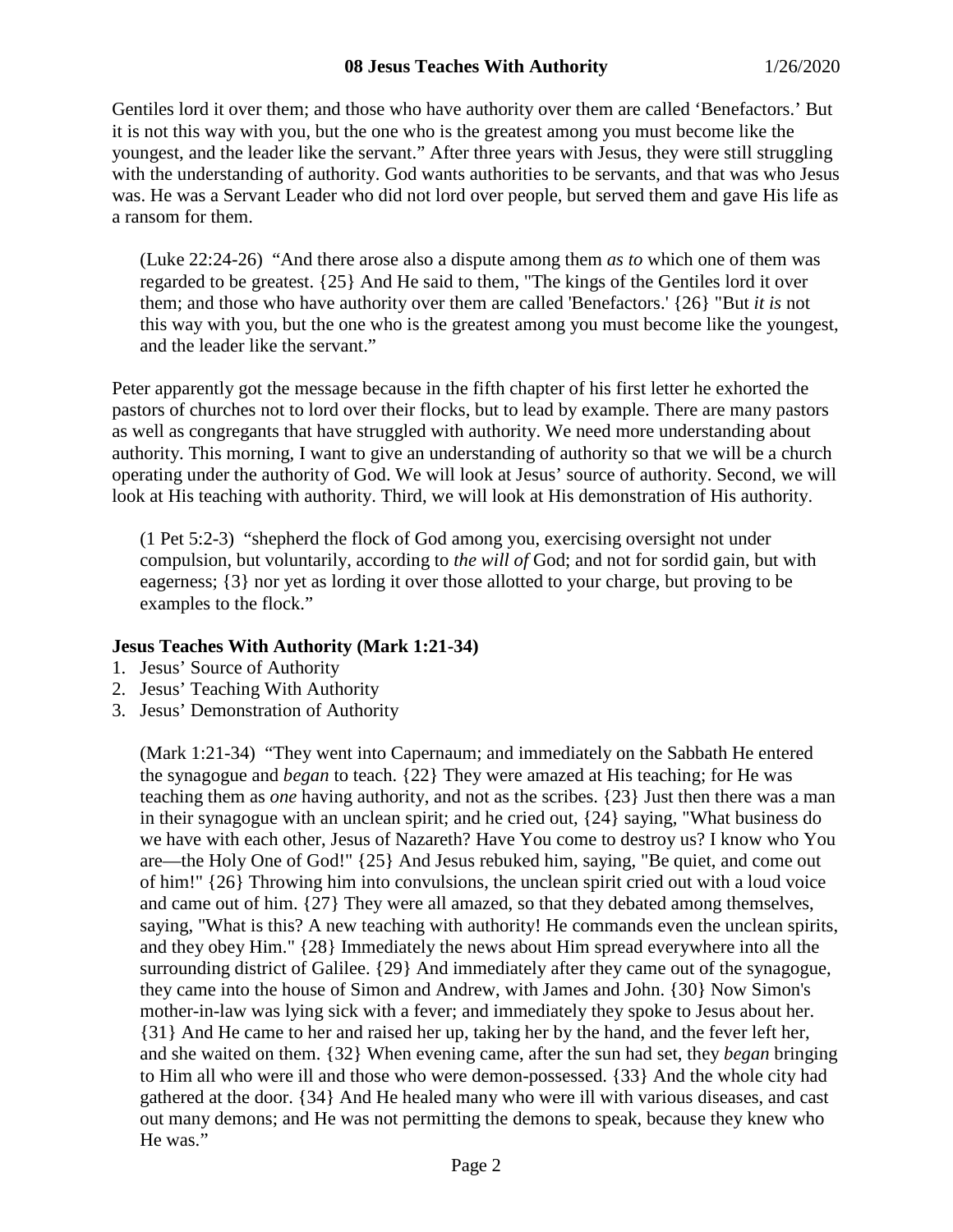# **1. Jesus' Source of Authority**

Our passage begins by saying they went to Capernaum. Jesus moved from Nazareth to Capernaum and this became His home base during His earthly ministry. Capernaum is on the northern side of the Sea of Galilee. Andrew and Peter were from Bethsaida, which is also on the northern side of the Sea of Galilee, just a few miles east of Capernaum.

(John 1:43-44) "The next day He purposed to go into Galilee, and He found Philip. And Jesus said to him, "Follow Me." {44} Now Philip was from Bethsaida, of the city of Andrew and Peter."

He had just picked up Andrew, Peter, James, John, and Philip, and in our text they start by going to Capernaum, where Jesus went into the synagogue and begins to teach on the Sabbath. Mark records that they were amazed at His teaching; for He was teaching them as one having authority, and not as the scribes. They were amazed at His teaching because He taught with authority. The Greek word for authority is exousia (Strong's G1849) which means to have authority, jurisdiction, power, right, or strength. The root word is existi, which means to be lawful. The term authority then carries this idea of law and order.

Exousia, G1849, from [<G1832>](http://www.crossbooks.com/book.asp?strongs=G1832) (exesti) (in the sense of *ability*); *privilege*, i.e. (subject) *force, capacity, competency, freedom*, or (object) *mastery* (concrete *magistrate, superhuman, potentate, token of control*), delegated *influence* :- authority, jurisdiction, liberty, power, right, strength

Exesti, G1832, third person singular presumed indicative of a compound of  $\langle$ G1537 $\rangle$  (ek) and [<G1510>](http://www.crossbooks.com/book.asp?strongs=G1510) (eimi); so also *exon*, ex-on'; neuter presumed participle of the same (with or without some form of  $\langle$ G1510 $\rangle$  (eimi) expressed); impersonal *it is right* (through the figurative idea of *being out* in public) :- be lawful, let, × may (-est). Used 32 times, 29 times as "be lawful."

I want to look at Jesus' authority and where He got this authority. First, the Word of God is God's word and we can speak it with authority. We need to know the word and stand firm on His word. John wrote, "In the beginning was the Word, and the Word was with God, and the Word was God." (John 1:1) Jesus was the Word that became flesh. He was obviously going to teach the Word of God with authority, because He was the Word in the flesh. Jesus had authority and it was apparent to everyone who heard Him teach.

(Mark 1:21-22) "They went into Capernaum; and immediately on the Sabbath He entered the synagogue and *began* to teach. {22} They were amazed at His teaching; for He was teaching them as *one* having authority, and not as the scribes."

Second, all authority comes from God. In Romans 13:1, Paul said there is no authority except from God, and those which exist are established by God. Jesus' authority came from God. Jesus was under the Father's authority. He had been sent by the Father (John 3:16). He only did what the Father showed Him. He only did the Father's will (John 5:30).

(Rom 13:1) "Every person is to be in subjection to the governing authorities. For there is no authority except from God, and those which exist are established by God."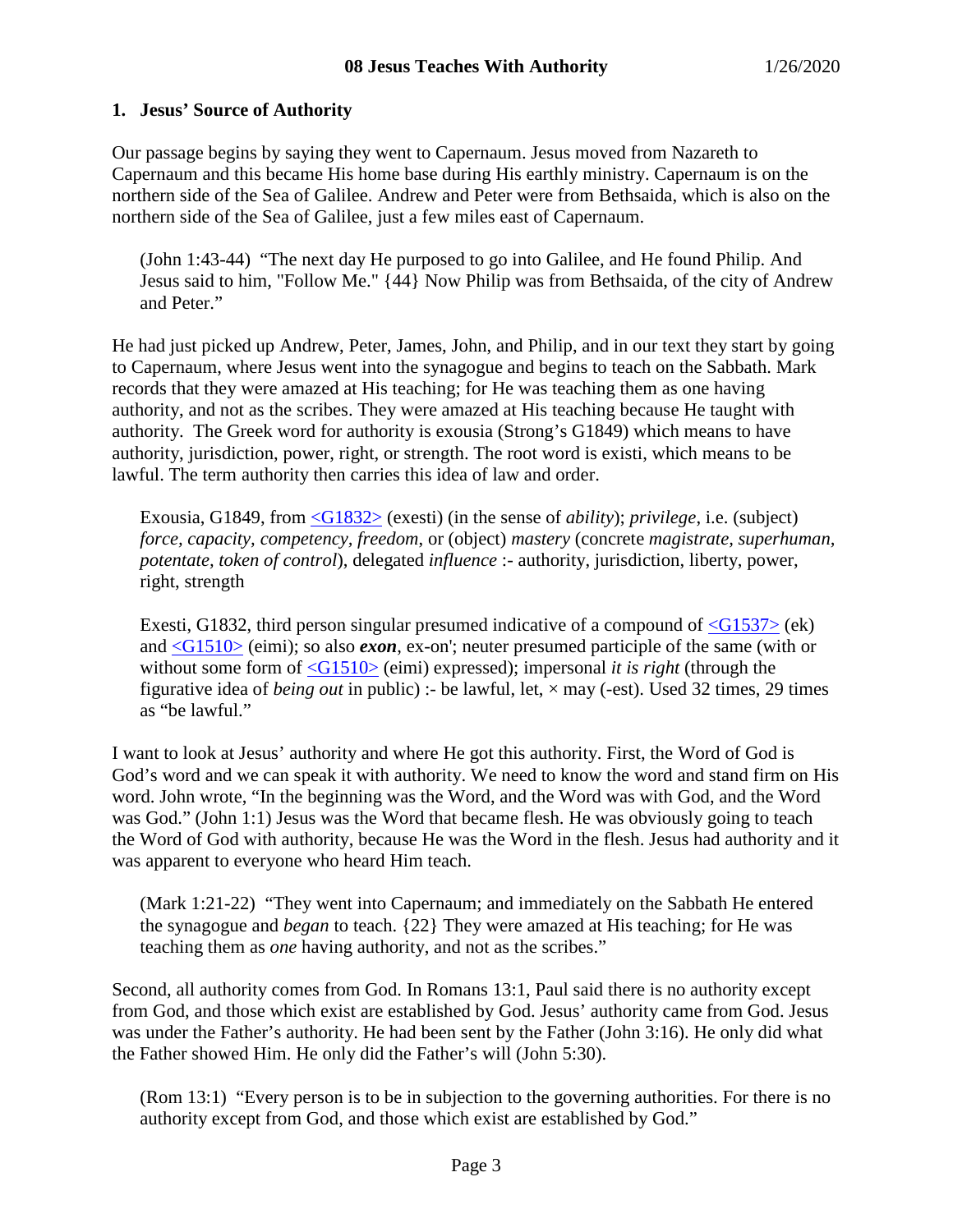In John 19:10-11, Jesus had been brought before Pilate and charges had been made against Him. Jesus was silent and so Pilate said to Him, "You do not speak to me? Do You not know that I have authority to release You, and have authority to crucify You?" Jesus answered, "You would have no authority over Me, unless it had been given you from above." Jesus was teaching Pilate the principle that all authority is given by God, and that God is the ultimate authority.

(John 19:10-11) "So Pilate \*said to Him, "You do not speak to me? Do You not know that I have authority to release You, and I have authority to crucify You?" {11} Jesus answered, "You would have no authority over Me, unless it had been given you from above; for this reason he who delivered Me to you has *the* greater sin."

When Jesus went to the temple and cast out the money changers and said, "My house shall be called a house of prayer," the chief priests and elders had a problem with it. They asked Jesus, who gave You this authority? Jesus responded by asking them a question. "The baptism of John was from what source, from heaven or from men?" They would not answer Jesus because they reasoned among themselves if they said that John was from heaven, then Jesus would ask them why they did not believe John. If they said that John was from men, they feared the people because the people respected John the Baptist and regarded him as a prophet. Therefore, Jesus said, "Neither will I tell you by what authority I do these thigs." Jesus had actually told them where He got His authority. God gave Him that authority at the time He was baptized and anointed. When a king was anointed, He was given the authority over the kingdom.

(Matt 21:23-27) "When He entered the temple, the chief priests and the elders of the people came to Him while He was teaching, and said, "By what authority are You doing these things, and who gave You this authority?" {24} Jesus said to them, "I will also ask you one thing, which if you tell Me, I will also tell you by what authority I do these things. {25} "The baptism of John was from what *source,* from heaven or from men?" And they *began* reasoning among themselves, saying, "If we say, 'From heaven,' He will say to us, 'Then why did you not believe him?' {26} "But if we say, 'From men,' we fear the people; for they all regard John as a prophet." {27} And answering Jesus, they said, "We do not know." He also said to them, "Neither will I tell you by what authority I do these things."

When John baptized Jesus, God had already revealed to him that the One that the Holy Spirit came down upon and remained was the Messiah. God revealed to John that Jesus was the Lamb of God who was going to take away the sins of the world. God had revealed to John that Jesus existed before him, even though John was older in the flesh by six months. At Jesus' baptism, God affirmed Jesus as His Son in whom He was well pleased. Jesus was anointed by the Holy Spirit when He was baptized. The King of the Jews had been crowned and anointed and He was given all authority.

The third source of authority came during Jesus' temptations in the wilderness. Jesus fasted for forty days. After being baptized, Jesus was full of the Holy Spirit and was led by the Spirit in the wilderness. When He finished the fast, He returned to Galilee in the power of the Spirit. Something happened to Jesus during that fast. When I did my forty-day fast, I did not fast for more authority. I wanted to see more balance in my ministry. As a teacher, I have always been more truth oriented. I wanted to have more spirit and truth in my ministry, and that was one of the things that I asked God for. But, one of the things that I gained in that fast was more authority. Something came over me in that fast and I have never been the same. I speak with authority. I teach with authority. God released more authority to me in that fast.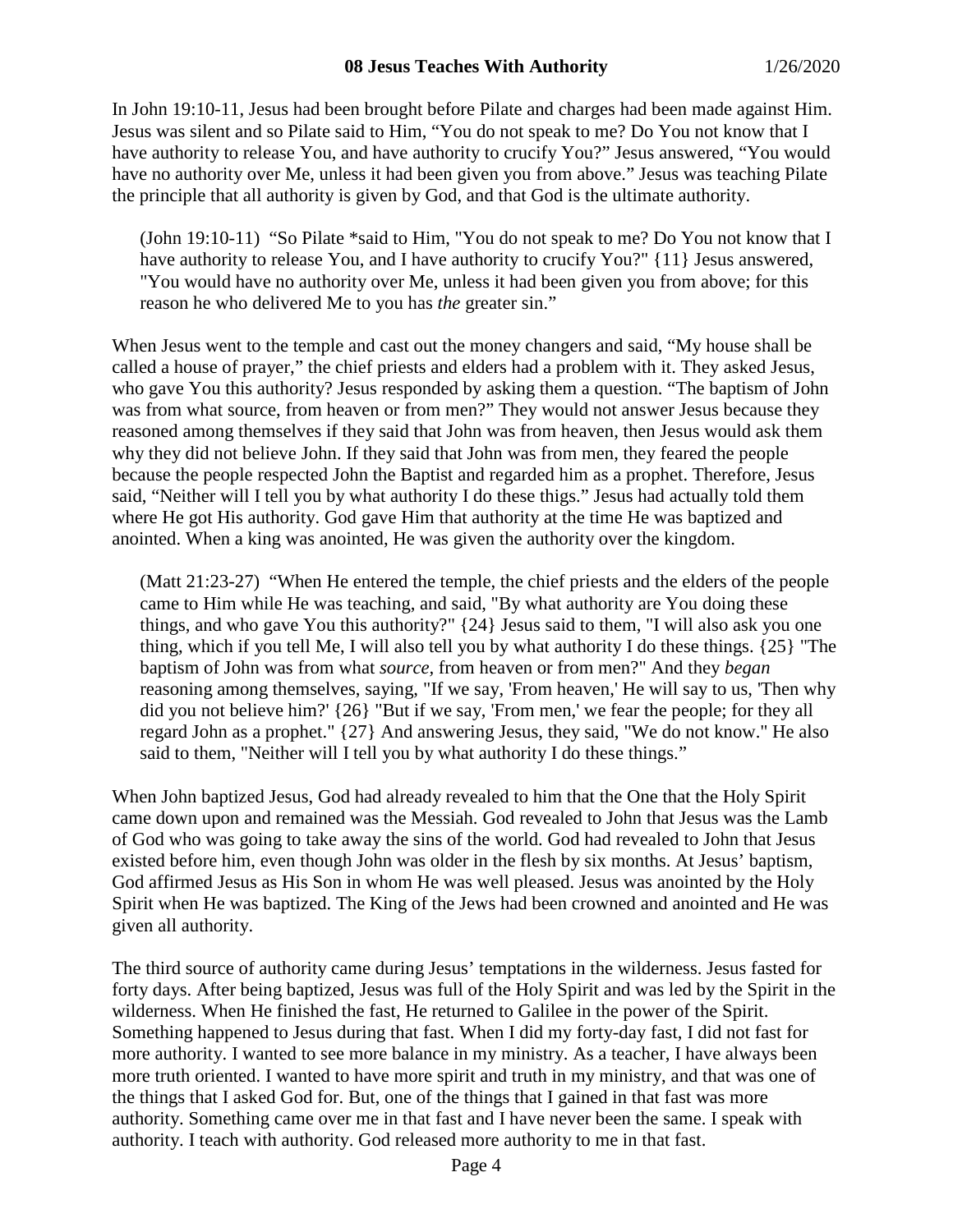(Luke 4:1-14) "Jesus, full of the Holy Spirit, returned from the Jordan and was led around by the Spirit in the wilderness {2} for forty days, being tempted by the devil. And He ate nothing during those days, and when they had ended, He became hungry…{14} And Jesus returned to Galilee in the power of the Spirit, and news about Him spread through all the surrounding district."

When the disciples were unable to cast out the demon from the little boy, they brought him to Jesus and He cast the demon out. When the disciples asked Him why they could not drive it out, He spoke to them about two things. He spoke to them about faith, and He concluded by saying that this kind does not go out except by prayer and fasting. Jesus did not go on a fast before ministering to the boy. He had already prayed and fasted. In Jesus' fast, He was given more power and authority. I can attest to that from the Word and from personal experience.

(Matt 17:18-21) "And Jesus rebuked him, and the demon came out of him, and the boy was cured at once. {19} Then the disciples came to Jesus privately and said, "Why could we not drive it out?" {20} And He \*said to them, "Because of the littleness of your faith; for truly I say to you, if you have faith the size of a mustard seed, you will say to this mountain, 'Move from here to there,' and it will move; and nothing will be impossible to you. {21} "But this kind does not go out except by prayer and fasting."

### **2. Jesus' Authority in His teaching**

Mark makes a comparison to Jesus' teaching with the teachings of the scribes. He said, "for He was teaching them as one having authority, and not as the scribes." There is a difference between someone teaching from head knowledge, like the scribes, and someone who is living the scriptures and teaching it with authority. In our drilling school, one of the things that separates us from most companies is the experience of our teachers. All teachers must have knowledge and they must pass instructor knowledge assessments (or tests). But most schools do not have teachers with great operational experience. When our instructors speak to young engineers, they speak with authority. It is not just head knowledge; they are speaking about operations that they have done many times. That gives them a platform to speak from. Jesus was the same way. He was living out the things that He taught them. Jesus' life message and His teaching message were one and the same, and that is powerful.

(Mark 1:22) "They were amazed at His teaching; for He was teaching them as *one* having authority, and not as the scribes."

Paul told Titus to speak, exhort and reprove with all authority. Earlier in that verse, he told him to speak the things fitting for sound doctrine. Titus could teach with all authority, just as Jesus did, because he was teaching the Word of God. We need to teach the Word of God, and teach it accurately. When we teach the Word, we can teach with authority. To teach with authority, study and know the word (2 Tim 2:15). Second, apply it in your own life (Ps 111:10). Third, come to a conviction of the word (1 Thess 1:5, Rom 14:22).

(Titus 2:1, 2:15) "But as for you, speak the things which are fitting for sound doctrine…{15} These things speak and exhort and reprove with all authority. Let no one disregard you."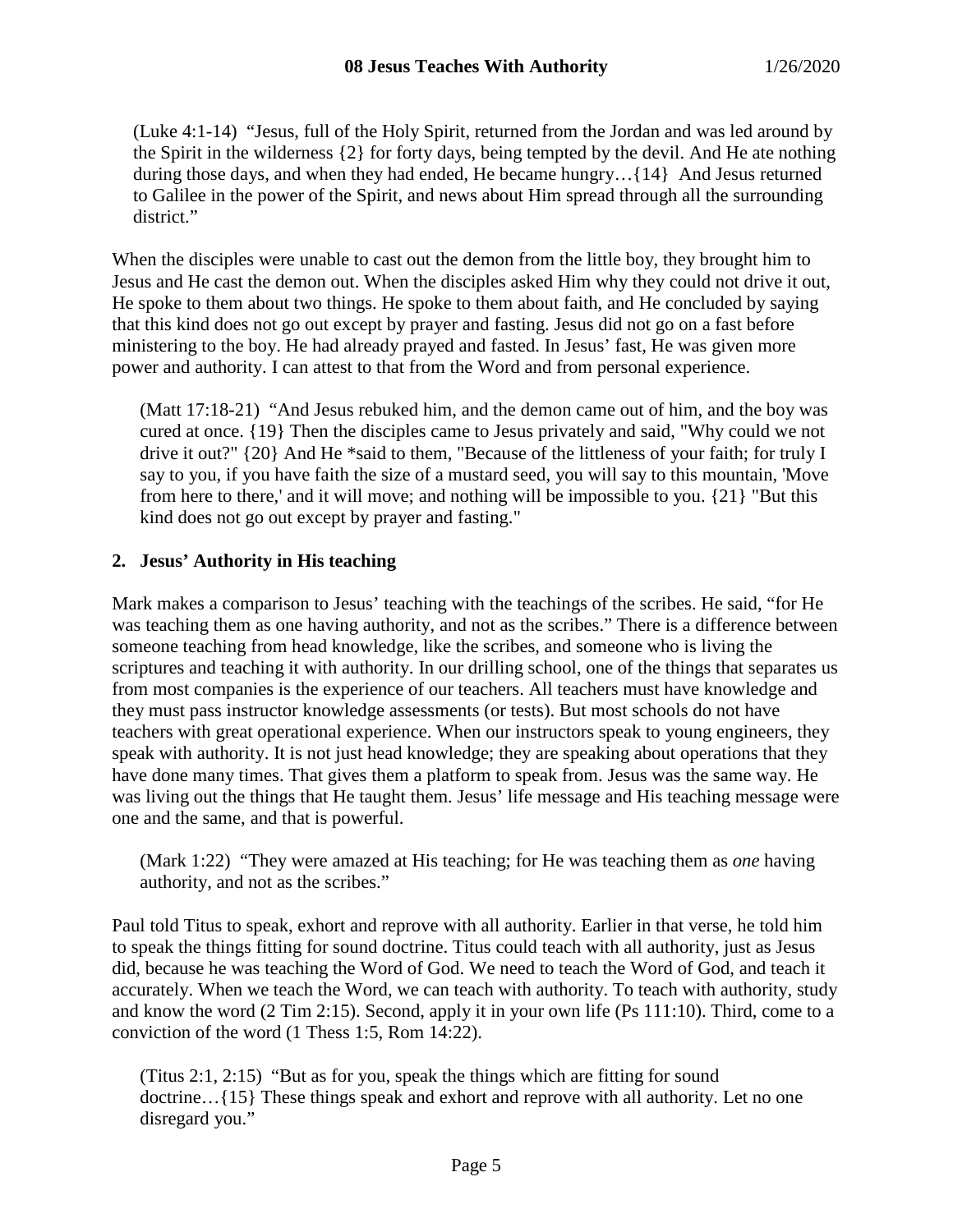Paul wrote Timothy and told him that "all scripture is inspired by God and profitable for teaching, reproof, correction and training in righteousness." There is authority in the scriptures because they are from God, the ultimate authority.

## **3. Jesus' Demonstration of Authority**

### a. **Jesus' Authority over demons** (Mark 1:23-27)

In verses 23-27, the people commented again about His teaching with authority. This time it was not a comparison with the scribes. This time it was because He cast out an unclean spirit. Jesus rebuked the demon, told him to be quiet, and to come out of the man. The unclean spirit cried out with a loud voice and came out of him. The people were amazed at His authority over demons.

(Mark 1:23-27) "Just then there was a man in their synagogue with an unclean spirit; and he cried out, {24} saying, "What business do we have with each other, Jesus of Nazareth? Have You come to destroy us? I know who You are—the Holy One of God!"  $\{25\}$  And Jesus rebuked him, saying, "Be quiet, and come out of him!" {26} Throwing him into convulsions, the unclean spirit cried out with a loud voice and came out of him. {27} They were all amazed, so that they debated among themselves, saying, "What is this? A new teaching with authority! He commands even the unclean spirits, and they obey Him."

John Wimber said that Jesus proclaimed the word and demonstrated the word. There was always proclamation and demonstration. Those two things characterized Jesus' ministry. In his conferences, John would preach and then he would have a ministry time. He emulated the pattern that Jesus left of proclaiming and demonstrating.

In Acts 19:11-16, Paul was in Ephesus. He was casting out demons and healing the sick. There was a Jewish chief priest named Sceva and he had seven sons. They attempted to use the name of Jesus and cast out some evil spirits. The evil spirit answered and said, "I recognize Jesus, and I know about Paul, but who are you?" The evil spirit leaped on them, subdued them, and overpowered them, so that they fled naked and wounded. In order to have authority over the demons, you must be under proper authority. Jesus was submitted to the Father. Paul was submitted to the Lord Jesus. Authority flows down from the top. God is the source of all authority and if you are going to exercise authority, you must be under proper authority. The sons of Sceva were not submitted to Jesus. In the body of Christ today, there are lots of people that are not properly submitted to God, and to the spiritual authorities established by God. That is a dangerous place to be.

(Acts 19:11-16) "God was performing extraordinary miracles by the hands of Paul, {12} so that handkerchiefs or aprons were even carried from his body to the sick, and the diseases left them and the evil spirits went out. {13} But also some of the Jewish exorcists, who went from place to place, attempted to name over those who had the evil spirits the name of the Lord Jesus, saying, "I adjure you by Jesus whom Paul preaches." {14} Seven sons of one Sceva, a Jewish chief priest, were doing this. {15} And the evil spirit answered and said to them, "I recognize Jesus, and I know about Paul, but who are you?" {16} And the man, in whom was the evil spirit, leaped on them and subdued all of them and overpowered them, so that they fled out of that house naked and wounded."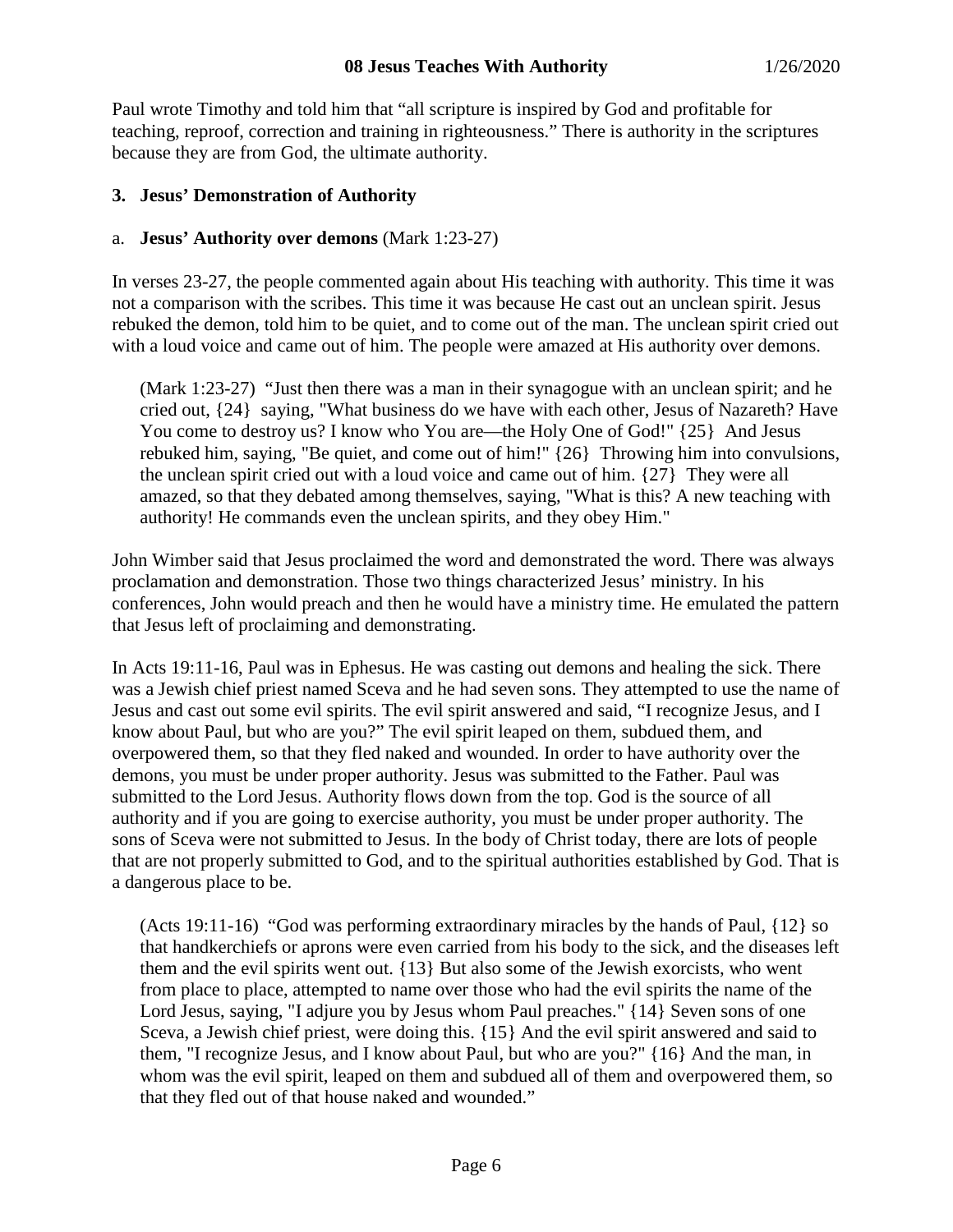In Matthew 8:5-13, we find a man who understood authority quite well. A centurion came to Capernaum, where Jesus lived, and he told Jesus that his servant was paralyzed at home and fearfully being tormented. He told Jesus just to say the word for his servant to be healed. Then he said, "For I also am a man under authority, with soldiers under me; and I say to this one, 'Go!' and he goes, and to another, 'Come!' and he comes. Jesus said to him, "Go; it shall be done for you as you have believed." And the centurion's servant was healed at that very moment. Jesus marveled at the centurion's faith and said, "Truly I say to you, I have not found such great faith with anyone in Israel." Notice two things about what the centurion said. First, he said he too was under authority. He knew that Jesus was under the authority of God, the Father. To have proper authority, you must be properly submitted to authority. Second, the centurion had people under his authority that he could command them to do things and they would do it. He understood that Jesus had authority over sickness, disease, and the demons. He knew that if Jesus commanded the sickness or demon to leave, his servant would be healed.

(Matt 8:5-13) "And when Jesus entered Capernaum, a centurion came to Him, imploring Him,  $\{6\}$  and saying, "Lord, my servant is lying paralyzed at home, fearfully tormented."  $\{7\}$ Jesus said to him, "I will come and heal him." {8} But the centurion said, "Lord, I am not worthy for You to come under my roof, but just say the word, and my servant will be healed. {9} For I also am a man under authority, with soldiers under me; and I say to this one, 'Go!' and he goes, and to another, 'Come!' and he comes, and to my slave, 'Do this!' and he does *it.*" {10} Now when Jesus heard *this,* He marveled and said to those who were following, "Truly I say to you, I have not found such great faith with anyone in Israel. {11} I say to you that many will come from east and west, and recline *at the table* with Abraham, Isaac and Jacob in the kingdom of heaven; {12} but the sons of the kingdom will be cast out into the outer darkness; in that place there will be weeping and gnashing of teeth." {13} And Jesus said to the centurion, "Go; it shall be done for you as you have believed." And the servant was healed that *very* moment."

## b. **Jesus' Authority over sickness and disease** (Mark 1:28-34)

After casting out the demonic spirit, Jesus went into Peter and Andrew's house. Peter's motherin-law was sick with fever, and they spoke to Jesus about her. He took her hand and raised her up and the fever left her. The proof of the healing was that she got up and waited on them.

(Mark 1:29-31) "And immediately after they came out of the synagogue, they came into the house of Simon and Andrew, with James and John. {30} Now Simon's mother-in-law was lying sick with a fever; and immediately they spoke to Jesus about her. {31} And He came to her and raised her up, taking her by the hand, and the fever left her, and she waited on them."

When evening came, after the sun had set, they began bringing to Him all who were ill and those who were demon-possessed. It said the whole city gathered at the door. Jesus healed many who were ill and cast out many demons. Jesus exercised authority over both demons and diseases.

(Mark 1:32-34) "When evening came, after the sun had set, they *began* bringing to Him all who were ill and those who were demon-possessed. {33} And the whole city had gathered at the door. {34} And He healed many who were ill with various diseases, and cast out many demons; and He was not permitting the demons to speak, because they knew who He was."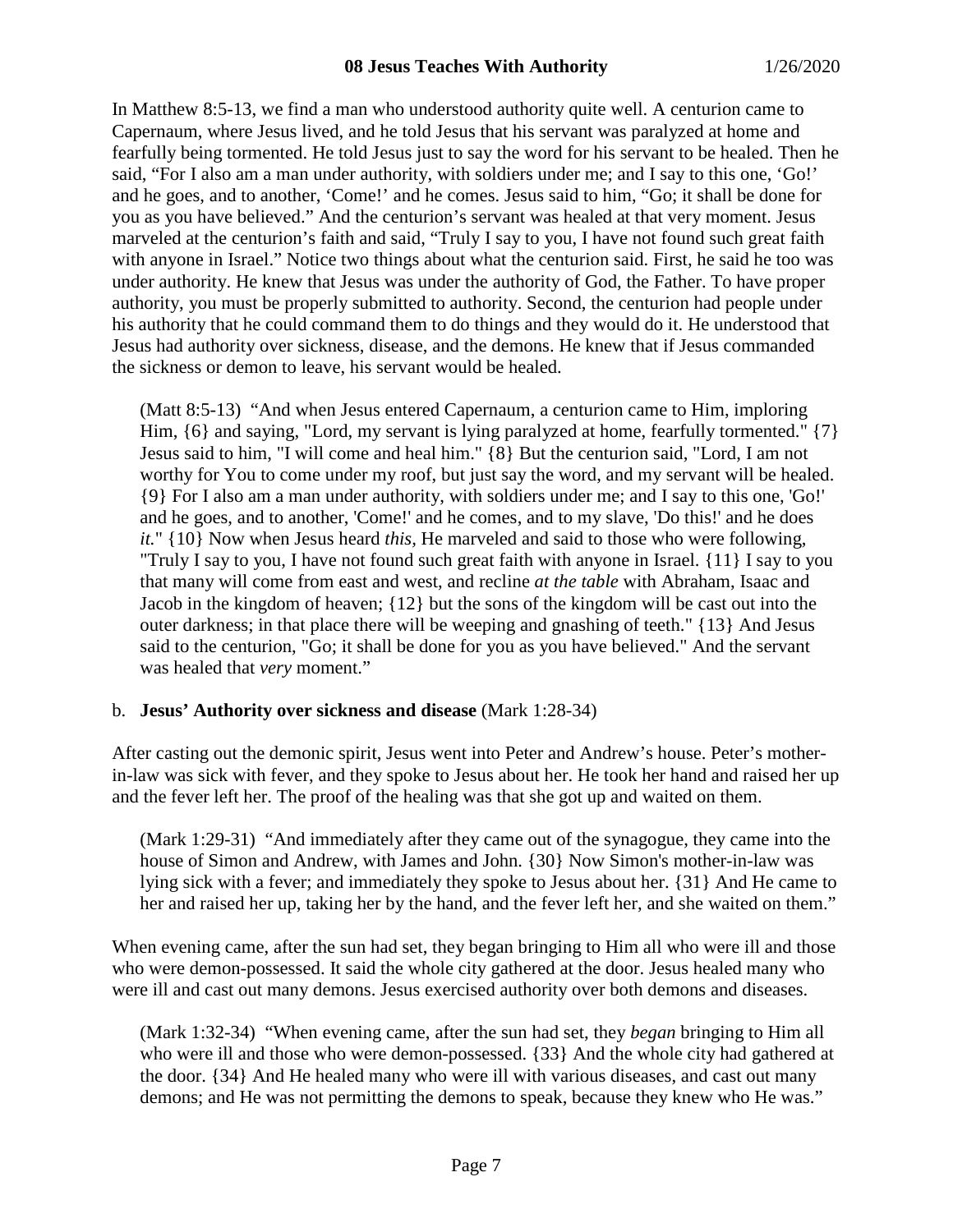# **Conclusion and Applications**

This morning we have been looking at authority. Jesus had authority, and he taught with authority, and He ministered with authority. Are you under proper authority? Have you submitted your life to Christ? The sons of Sceva had not come under God's authority. They had not entered the kingdom of God? Have you confessed Jesus as Lord of your life? If you have not received Christ, let me encourage you to pray with me right now.

"Jesus, I believe that You came to earth and died for my sins and rose from the dead on the third day. I ask You to come into my life and forgive me of my sins. I ask You to fill me with Your Holy Spirit. I submit my life to You and confess You to be my Lord. Thank You for allowing me to be born into Your kingdom and to come under Your rule and reign. Amen."

There may be some here this morning that feel under attack. In James 4:7, we are taught what to do when we are under attack. We are to submit therefore to God, resist the devil and he will flee from us. The first thing that we must do is get under proper authority. If you have not received Christ, I encourage you to do that this morning. If you have received Christ, but are not under proper spiritual authority, under the care of the leaders of your church, I encourage you to find a church that preaches the Word and get properly connected.

(James 4:7) "Submit therefore to God. Resist the devil and he will flee from you."

In Hebrews 13:17 we are taught that we should obey and submit to our leaders, as those who give account to God for us. To me, the father of a house must give account for his wife and children, his household. In God's house, the leaders of a church must give account for those who have become part of that spiritual house – the local church. The pastors have to give account for the members of that spiritual house. If you would like to officially become a member of the Connection Church of Albuquerque, I invite you to join this morning. We have some Connection Cards, and there is a box to check that says, "I would like to become a member of Connection Church of Albuquerque." Just fill out that card and check that box and put it in the offering box.

(Heb 13:17) "Obey your leaders and submit *to them,* for they keep watch over your souls as those who will give an account. Let them do this with joy and not with grief, for this would be unprofitable for you."

God wants you and I to walk in authority. He wants us to be under proper authority, but He also wants us to teach and minister with authority. In Matthew 28:18-20, Jesus said that all authority had been given to Him. Then, He told us to go and make disciples. When we go do the work of Jesus, we are operating under His authority and we can exercise that authority. We can pray and minister in the name of Jesus, because we are carrying out His business with His authority. Let me encourage everyone to go out this week in the authority of Jesus. Amen.

(Matt 28:18-20) "And Jesus came up and spoke to them, saying, 'All authority has been given to Me in heaven and on earth. {19} Go therefore and make disciples of all the nations, baptizing them in the name of the Father and the Son and the Holy Spirit, {20} teaching them to observe all that I commanded you; and lo, I am with you always, even to the end of the age.'"